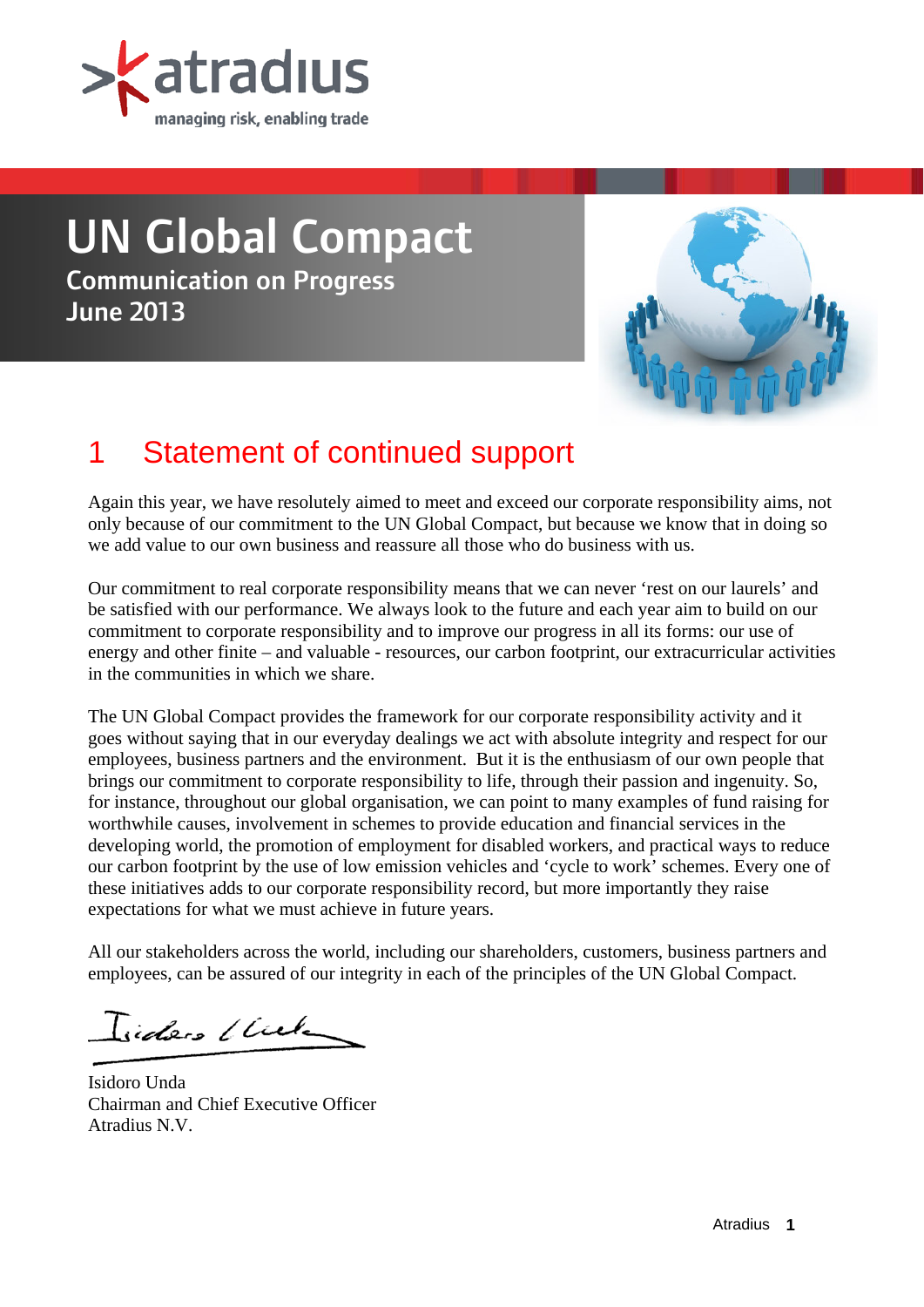

# 2 Our commitment

Our commitment to the UN Global Compact is encapsulated in our Corporate Responsibility vision and mission statements:

*Our Vision: We are a responsible global company offering credit management solutions worldwide. As such, in our pursuit of profit, we aim to manage the ethical, environmental and social risks of the way we do business. Our vision is to ensure that our decisions and actions benefit our employees, our customers, our shareholders and the communities in which we work – and that those decisions should be tempered by an understanding of their impact on the environment.* 

*Our Mission: As a business, our purpose is to make a worthwhile contribution to successful national and international trade and to our customers' prosperity. In doing so, we place a high regard for the environment and for human rights at the heart of our corporate strategy and act with absolute integrity towards our employees, our customers, our shareholders and indeed to all those with whom we interact.* 

*We aim to instil this spirit throughout our organisation, so that we will always treat our colleagues, business and social contacts honestly and decently, and each understand our responsibility to behave in a way that protects the environment in which we work and live.* 

Our commitment is backed by the actions that we take to meet the principles of the UN Global Compact. As a global company offering business to business credit management solutions, Atradius operates in a highly regulated environment. By complying with international laws and regulations Atradius contributes to the UN principles. To ensure compliance with national and international rules and regulations Atradius has established a Compliance framework which also serves to safeguard and enhance the reputation, business standing and integrity of the Atradius Group and its stakeholders. Under our Code of Conduct, our employees must comply with national and local laws and regulations, supranational regulations and policies or specific standards, rules and procedures.

Throughout our global operation, our people have embraced the principles of the UN Global Compact with a variety of local initiatives: reprogramming printers to save on energy and paper, disposing of IT hardware in an ethical manner or by donating to charities, cutting out unnecessary travel and encouraging the use of bicycles, installing energy efficient lighting systems and recycling to avoid the unnecessary wastage of scarce resources.

Such initiatives are actively encouraged and will continue to be devised and put into practice.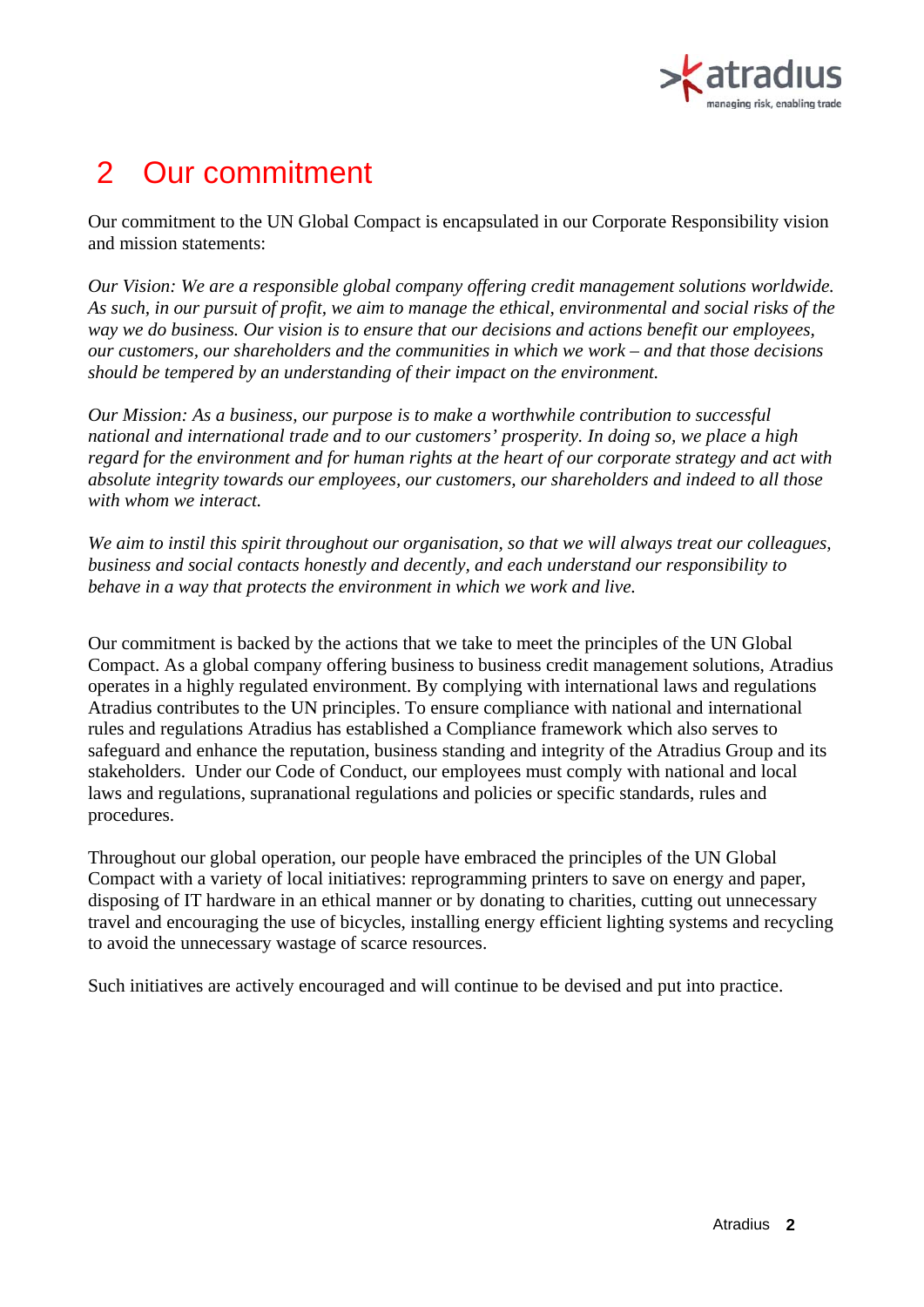

# 3 About Atradius

Atradius can trace its origins back almost a century. In its present form, Atradius is the result of the rebranding, in 2003, of Gerling NCM: already a global leader in credit insurance and credit management, and more recently the alliance of Atradius with the leading Spanish credit insurer Compañía Española de Seguros y Reaseguros de Crédito y Caución S.A.u. (referred to as 'Crédito y Caución'): a move that has consolidated and strengthened Atradius' global status.

#### Key points 2012

Atradius continues to be financially strong, despite the ongoing challenging economic environment.

- Total revenue increased by 3%.
- A stable investment result together with the improved quality of our investment portfolio.
- **Effective risk management kept our claims ratio under control in a worsening risk environment,** while our risk acceptance remained high.
- Increasing revenue and a continued focus on cost control resulted in an improvement in our cost ratio.
- A result for the year of EUR 117 million was achieved.
- Our equity position was strengthened by 5.9%, mainly due to profit generation.

Our mission is to support our customers' growth by strengthening their credit and cash management. To do so, we offer a wide range of credit management products including credit insurance, reinsurance, bonding and debt collection services.

At the heart of our operations is the expertise of our people and our wealth of constantly updated intelligence on over 100 million companies across the globe. From our 160 offices worldwide we offer our services to clients in 45 countries, hold total revenue of EUR 1,601.6 million, and a share of around 31% of the global trade credit insurance market.

#### **Management Board**

Isidoro Unda Dominique Charpentier Claus Gramlich-Eicher Christian van Lint Andreas Tesch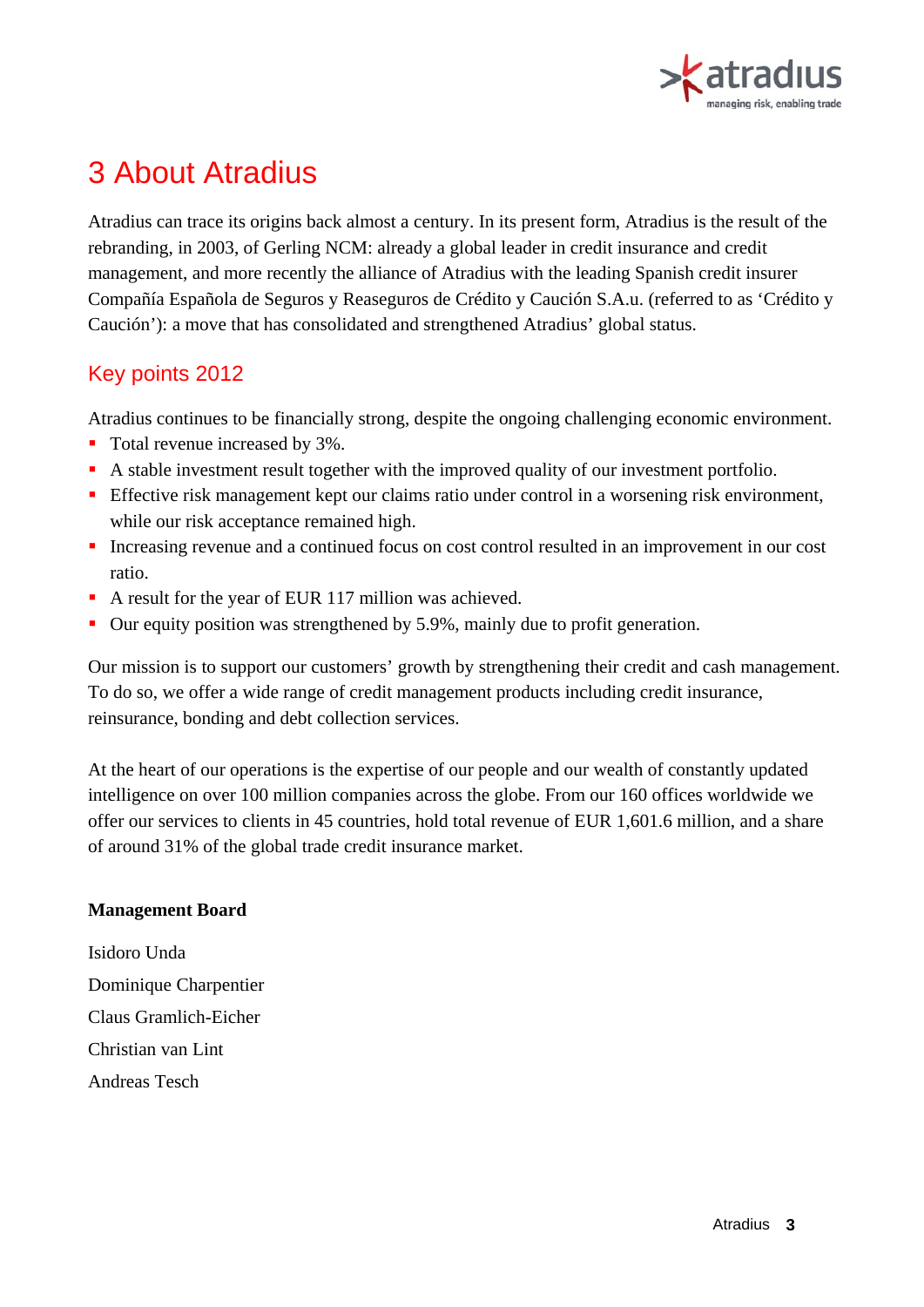

# 4 Our compliance with UN Global Compact Principles

## Human Rights Principles

| 1 Business should support and<br>respect the protection of<br>internationally proclaimed human<br>rights | Our commitment to upholding human rights in their many forms is embodied in our<br>Code of Conduct, which states the corporate, legal and ethical compliance principles<br>that apply to every Atradius employee. In this way, Atradius respects the protection of<br>internationally recognised human rights: e.g. the right to protection of personal data is<br>embodied both in our Code of Conduct and in our Compliance Codes |
|----------------------------------------------------------------------------------------------------------|-------------------------------------------------------------------------------------------------------------------------------------------------------------------------------------------------------------------------------------------------------------------------------------------------------------------------------------------------------------------------------------------------------------------------------------|
| 2 Businesses should ensure that<br>they are not complicit in human rights<br>abuses                      | Our Compliance Codes include a procedure requiring employees to report instances<br>of material wrong doing or breaches of laws, rules and regulations.                                                                                                                                                                                                                                                                             |

### Labour Principles

| 3 Business should uphold the<br>freedom of association and the<br>effective recognition of the right to<br>collective bargaining | Employee involvement is quaranteed through our employee representations or labour<br>unions.                                                                                                                                                                |
|----------------------------------------------------------------------------------------------------------------------------------|-------------------------------------------------------------------------------------------------------------------------------------------------------------------------------------------------------------------------------------------------------------|
| 4 Business should support the<br>elimination of all forms of forced and<br>compulsory labour                                     | Our compliance with national and international laws and rules will prohibit these forms<br>of labour in our business.                                                                                                                                       |
| 5 Business should support the<br>effective abolition of child labour                                                             |                                                                                                                                                                                                                                                             |
| 6 Business should support the<br>elimination of discrimination in<br>respect of employment and<br>occupation                     | Our Code of Conduct states that all employees and potential employees are treated<br>equally, regardless of their nationality, race, religion, age, sex, sexual orientation,<br>belief or due to disability. Furthermore, harassment will not be tolerated. |

#### Environmental Principles

| 7 Business should support a<br>precautionary approach to<br>environmental challenges          | A sustainability attitude and sound business practices go hand in hand. Atradius has<br>an environmental policy stating our approach to environmental challenges in our<br>business – see the appendix to this CoP.                                                                 |
|-----------------------------------------------------------------------------------------------|-------------------------------------------------------------------------------------------------------------------------------------------------------------------------------------------------------------------------------------------------------------------------------------|
| 8 Business should undertake<br>initiatives to promote greater<br>environmental responsibility | To promote greater environmental responsibility initiatives have been introduced in<br>respect of:<br>energy use<br>recycling and disposal of waste<br>transportation and procurement.<br>Furthermore, we have developed a KPI reporting system as described in section 5<br>helow. |
| 9 Business should encourage the<br>development of diffusion of<br>environmental technologies  |                                                                                                                                                                                                                                                                                     |

## Anti-Corruption Principles

| 10 Business should work against        | Our Code of Conduct states that bribery and corruption are never allowed. Gifts may |
|----------------------------------------|-------------------------------------------------------------------------------------|
| corruption in all its forms, including | not be offered or accepted if creating an obligation for the receiving party.       |
| extortion and bribery                  |                                                                                     |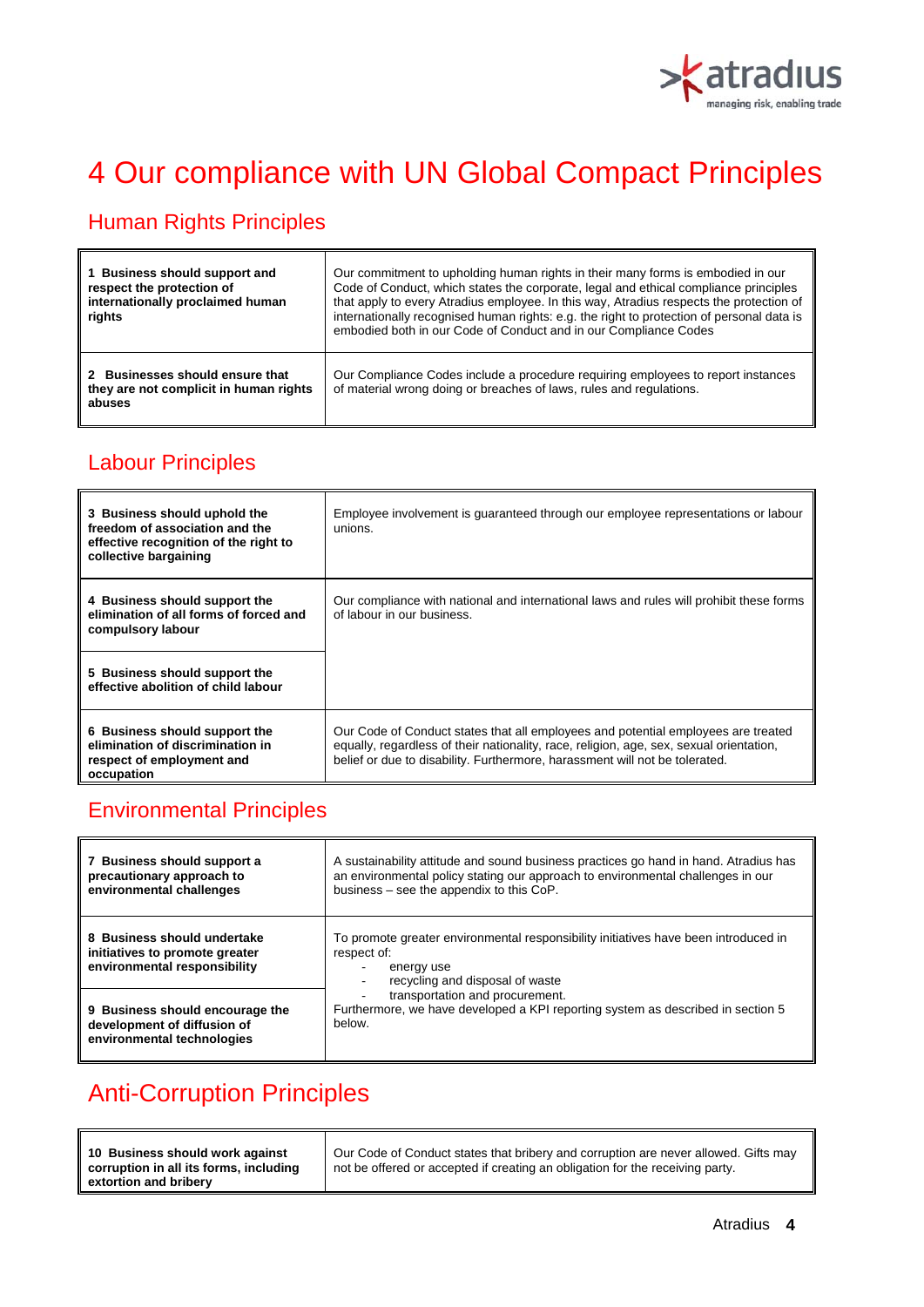

# 5 Measuring our progress

### The environment

As we strive to continue to make real progress in enhancing our corporate responsibility in all of these areas, it is vital that we can measure the benefits that accrue from our actions. For that reason, we have developed a system of measuring key performance indicators, for each country in which we operate, to accurately gauge our consumption of energy and other resources – and how much of that is derived from renewable and recycled sources – our greenhouse gas emissions and our methods of disposal or waste materials.

| <b>Environmental KPI</b>                                                                                                                                                                  | 2012 Figure                                |
|-------------------------------------------------------------------------------------------------------------------------------------------------------------------------------------------|--------------------------------------------|
| Number of covered offices<br>Total covered office space (m <sup>2</sup> )<br>Total covered personel (FTE)                                                                                 | 86<br>116,757<br>2,775                     |
| Paper used<br>Non-recycled paper (sheets A4)<br>Recycled paper (sheets A4)                                                                                                                | 5,898,676<br>16,128,056                    |
| Water consumption (m <sup>3</sup> )                                                                                                                                                       | 20,581                                     |
| <b>Energy Consumption</b><br>Electricity from non-renewable<br>source (kWh)<br><b>Electricity from renewable</b><br>source (kWh)<br>Gas(m <sup>3</sup> )<br>CO2 footprint energy (tonnes) | 2,515,501<br>1,479,109<br>179,159<br>2,370 |
| <b>Travel</b><br>Employee air travel (km)<br>Employee rail travel (km)<br>Company lease car travel (km)<br>CO2 footprint Travel (tonnes)                                                  | 3,818,897<br>664,926<br>5,978,773<br>2,616 |
| Waste-per type<br>Hazardous waste (tonnes)<br>Non-hazardous waste (tonnes)                                                                                                                | 5<br>315                                   |

This overview of Atradius' environmental performance is based on the reports of all our Atradius subsidiaries.

All air kilometres travelled are assumed to be medium haul kilometres for the calculation to obtain carbon dioxide emission; and lastly, carbon dioxide emissions are equivalent carbon dioxide emissions, thus other green house gases are included in the figure.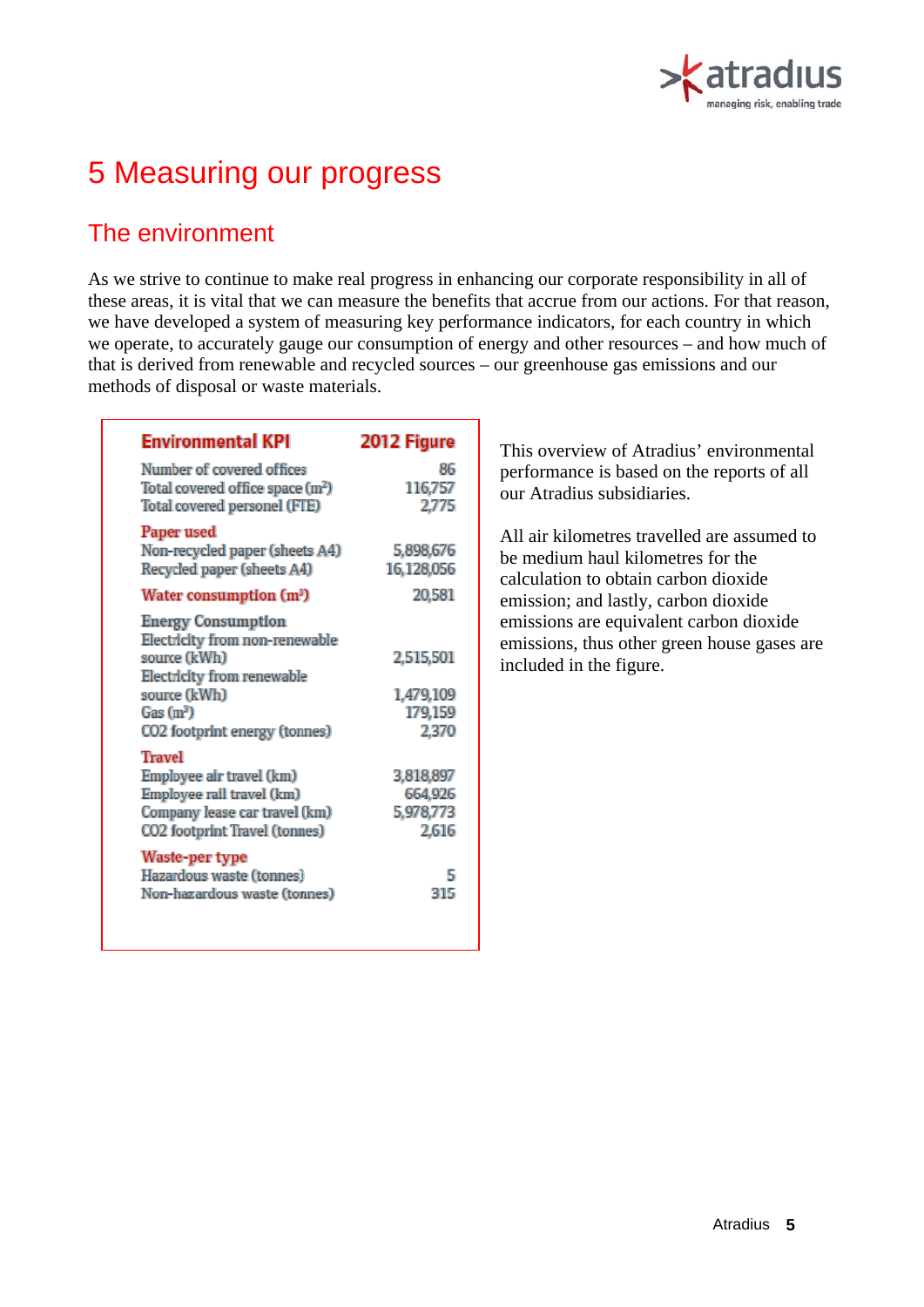

## 6 Activities across the Atradius Group

We are constantly looking for ways to improve our corporate responsibility progress in all its forms: in our use of energy and other finite – and valuable – resources, our carbon footprint, and our extracurricular activities in the communities in which we share. An essential aspect of corporate responsibility is that we give our time and our expertise to the benefit of others.

That means not just ensuring the use of low energy lighting in our offices or the recycling of paper – important as these are they are nowadays simply expected of any organisation. Beyond that, we also harness the enthusiasm and imagination of our people across our worldwide operation so that they can drive corporate responsibility initiatives through their own ingenuity and a passionate belief that what they are doing is both necessary and valuable.

### Our people drive our corporate responsibility progress

A fine example of an imaginative way to reduce our energy consumption is that of the 'tie-free summer' held in the offices of Crédito y Caución which allowed our people there to work in comfort with less use of the air cooling system. This had the dual benefit of avoiding unnecessary gas emissions while reducing energy consumption.

Tax free cycle purchase and 'Dr Bike' maintenance sessions, such as those operating in our UK main office, act as an added incentive. Cycling to work does of course have personal health benefits too, as do the carefully chosen vegetarian and low fat options available in our staff restaurants and our provision of fitness training.

In the Netherlands, among their many other fundraising activities, staff have raised money to supply school equipment to disadvantaged children in Eastern Europe. And our French organisation is supporting an initiative to help children in Africa progress through the school system.

## Our rapid response to the United States hurricane

We must mention here the response of our people in the US to the devastation wrought by Hurricane Sandy. Our Baltimore-based staff were motivated to donate vital supplies to those in New Jersey and New York whose lives had been turned upside down by the hurricane and encouraged their contacts outside the organisation to do likewise. The response was exceptional and within a few days Atradius was able to send three truckloads of much needed supplies to the worst affected areas.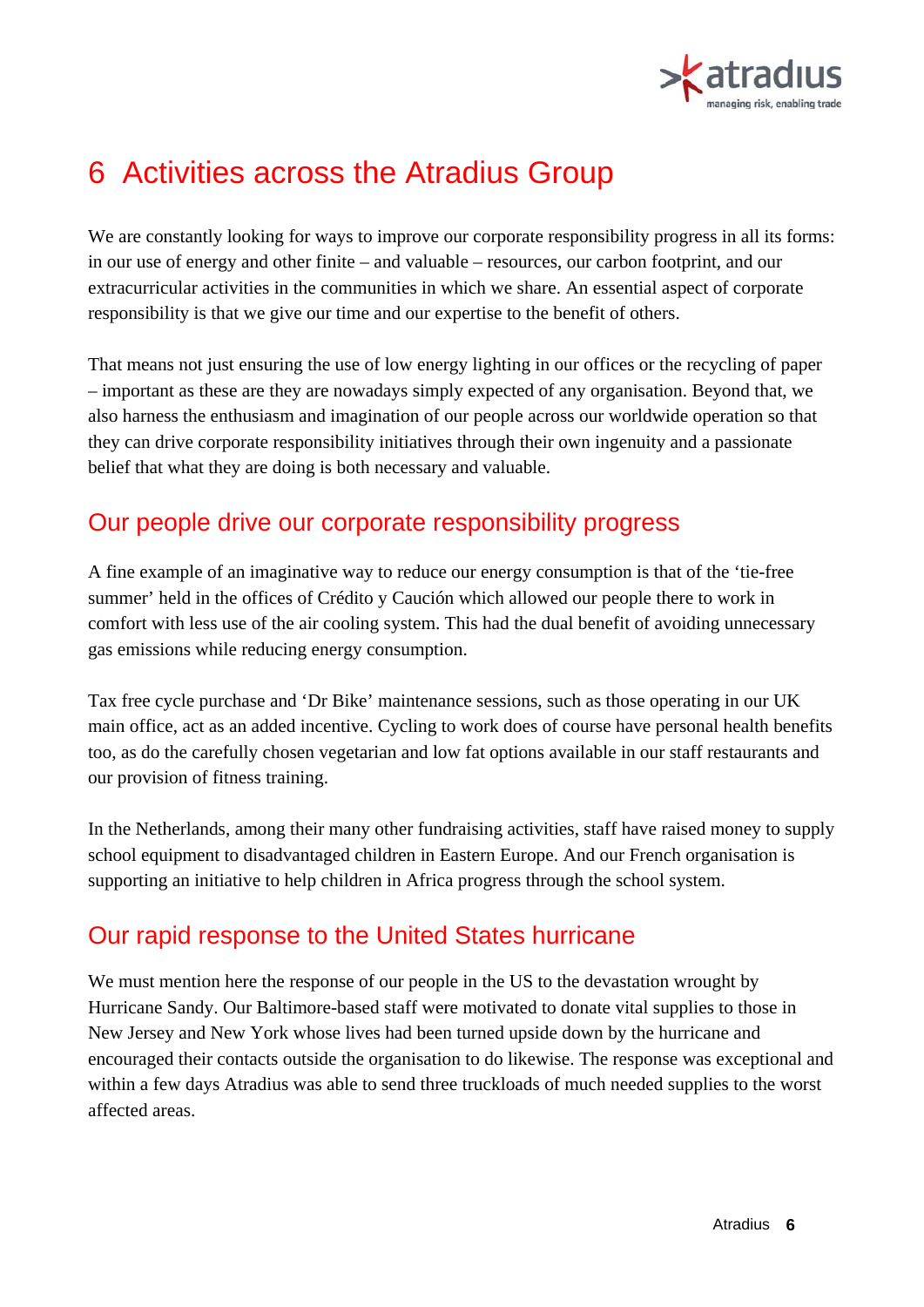

## Efficiency and energy saving

Atradius cannot function effectively without the fast and efficient relaying of information, internally and to our business partners. Our investment in new technologies has allowed us to enhance our services, while at the same time reducing energy usage in our Data Centre by 4% this year, complementing our eco-friendly replacement of office hardware with more energy efficient equipment.

## Reducing our carbon footprint

While the nature of our business means that we have to travel, we have made major strides to reduce our carbon footprint, through fewer flights and a conscious move in several of our regions to reduce the CO2 emissions of our fleet of cars.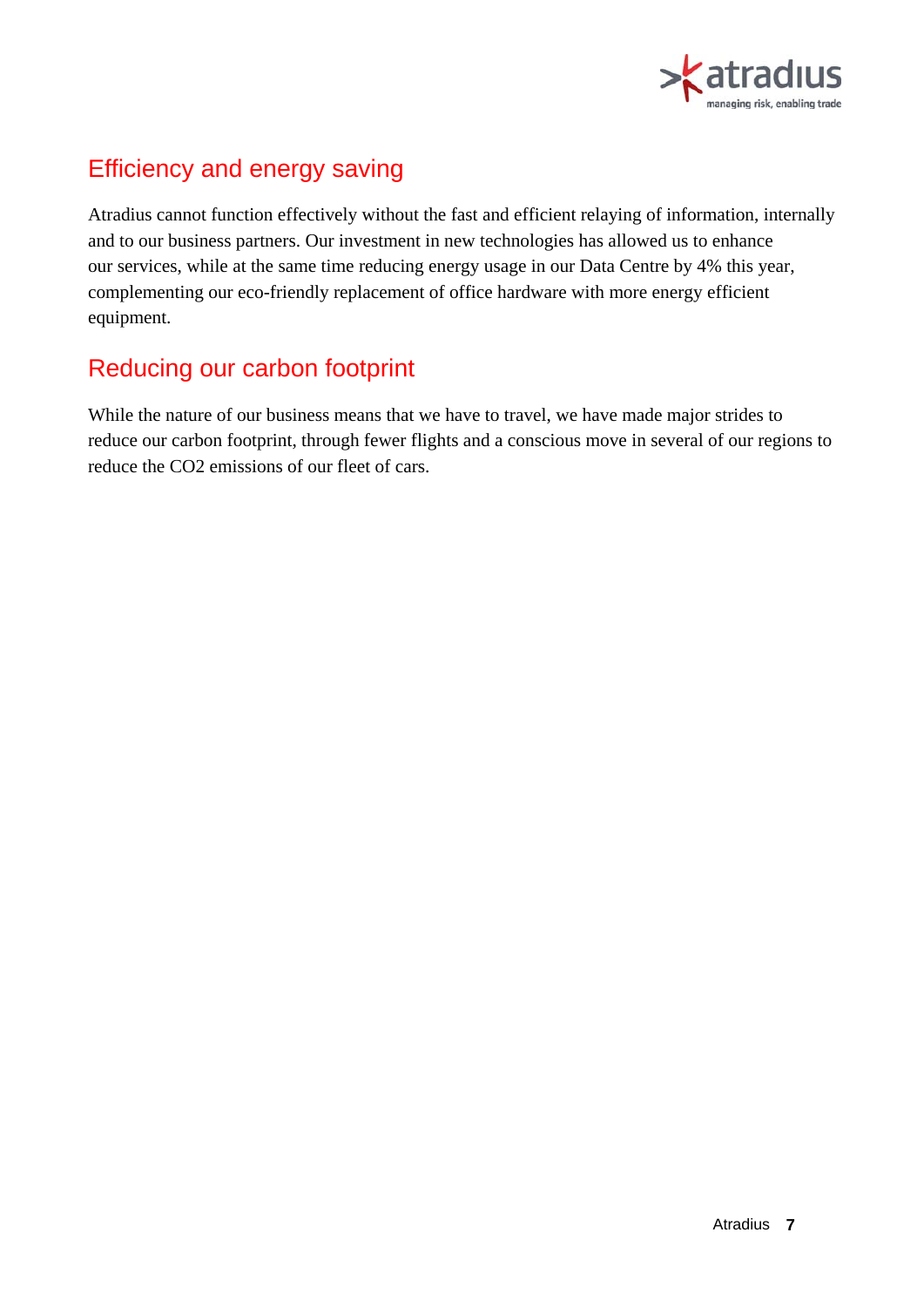

# 7 Ambition level

In 2013 we aim to:

- continue our drive for energy reduction through further server rationalisation and the replacement of desktop PCs with more energy efficient models – and of course will dispose of the replaced models in a way that brings more benefits to the community.
- initiate new social activities to strengthen our relationship with our surrounding communities.
- **n** increase the quality and frequency (i.e. from once a year to twice a year) of our collection and analysis of environmental KPIs.
- define our social KPIs to measure our performance against principles 1 to 6 on page 4, all of which will be based on the GRI initiatives.

For 2016 we aim to:

- report externally partly on all UNGC principles
- achieve GRI reporting with B application level
- have internal auditing of our CR reporting

For 2018 we aim to

- report externally fully on all UNGC principles.
- achieve GRI reporting with A+ application level
- have external auditor's reassurance of our CR reporting

Atradius N.V. David Ricardostraat 1, 1066 JS Amsterdam P.O.Box 8982, 1006 JD Amsterdam The Netherlands Phone: +31 20 553 9111 Email: info@atradius.com www.atradius.com